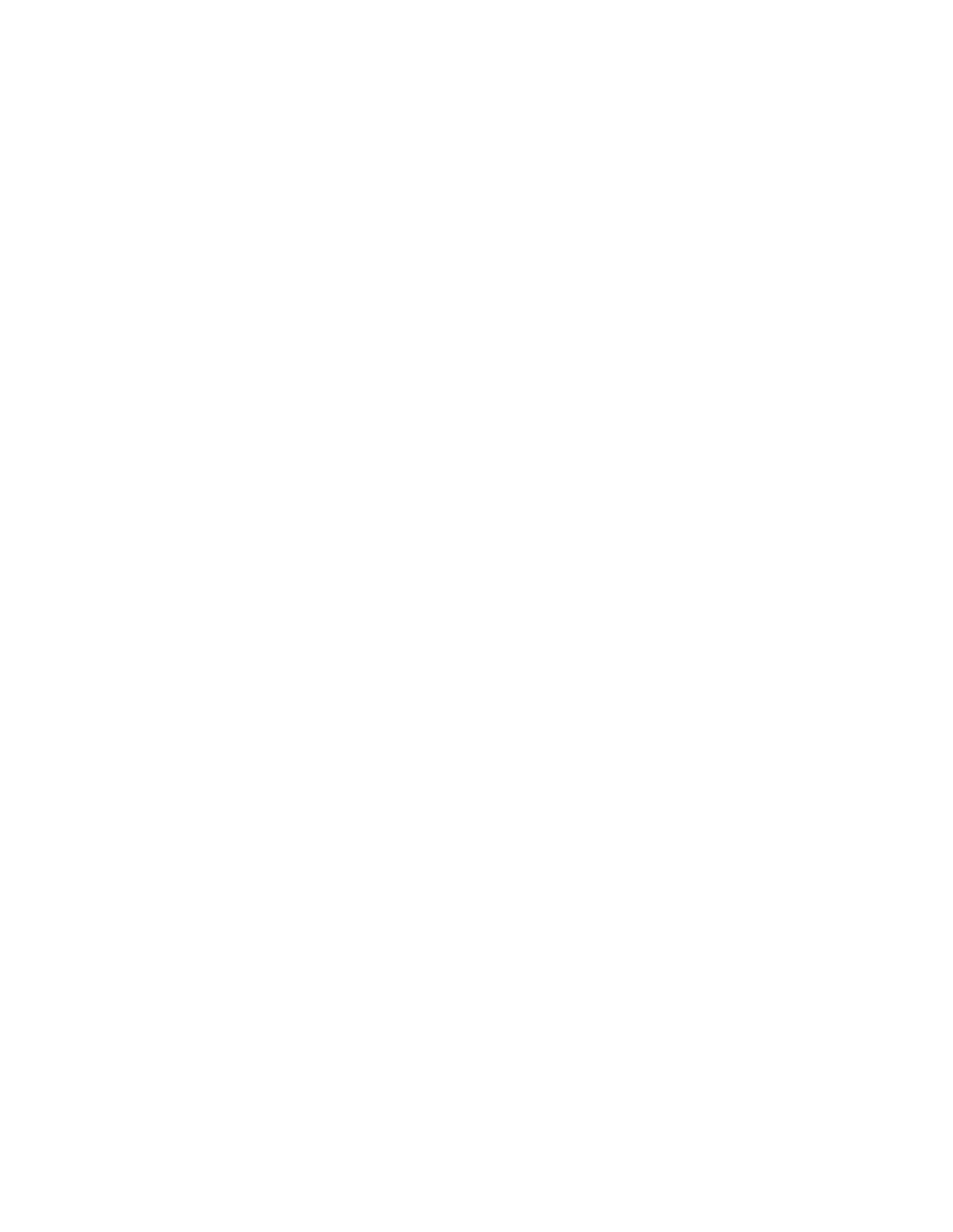Our growth in profitability continues to be led by the fees we earn managing or administering assets in our real estate, mezzanine and infrastructure strategies. These fees provide a source of recurring predictable cash flow.

Our proprietary portfolio is our second source of earnings. We are starting to see a recovery in the growth of the gross income we earn from our own investments. We expect that this will translate into increases in our income net of financing costs in the short-term.

#### Dividend

Today the Board of Directors approved a dividend of \$1.05 per share payable on March 31, 2022, to ordinary shareholders on record as of March 15, 2022.

Subject to the discretion of the Board of Directors, we expect to maintain our dividend policy in future periods.

#### Outlook

We are experiencing strong demand for the types of flexible risk capital Eppley provides as our region navigates the remaining impact of Covid 19. We anticipate that in 2022 Eppley will maintain its long-standing trajectory of profitable growth while continuing to provide access to capital to businesses across the Caribbean.

Sincerely,

P.B. Scott Nicholas A. Scott Chairman Vice Chairman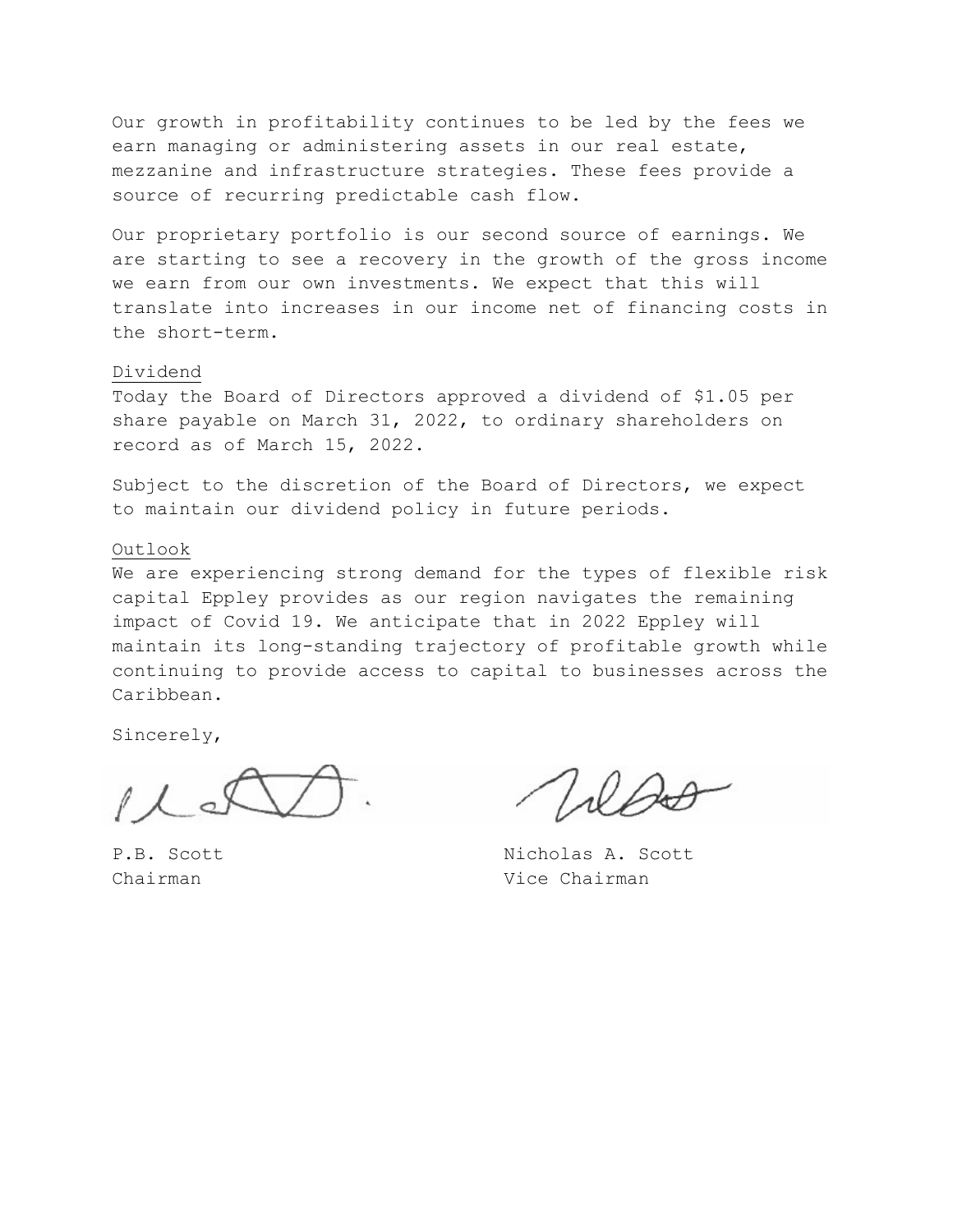# Eppley Limited Consolidated Statement of Comprehensive Income

|                                                                                                                                      | <b>Unaudited</b><br>12 months<br>ended<br>Dec. 31, 2021 | <b>Audited</b><br>12 months<br>ended<br>Dec. 31, 2020 | <b>Unaudited</b><br>3 months<br>ended<br>Dec. 31, 2021 | <b>Unaudited</b><br>3 months<br>ended<br>Dec. 31, 2020 |
|--------------------------------------------------------------------------------------------------------------------------------------|---------------------------------------------------------|-------------------------------------------------------|--------------------------------------------------------|--------------------------------------------------------|
| <b>Net Investment Income</b>                                                                                                         |                                                         |                                                       |                                                        |                                                        |
| Interest Income                                                                                                                      | 386,562                                                 | 332,908                                               | 97,961                                                 | 85,236                                                 |
| Interest expense                                                                                                                     | (285, 520)                                              | (207, 676)                                            | (79, 187)                                              | (53,748)                                               |
| Net interest income                                                                                                                  | 101,042                                                 | 125,232                                               | 18,774                                                 | 31,488                                                 |
| Asset management income                                                                                                              | 220,318                                                 | 194,242                                               | 41,369                                                 | 95,113                                                 |
| Other operating income                                                                                                               | 138,786                                                 | 85,984                                                | 79,527                                                 | (6,954)                                                |
| Administrative expenses                                                                                                              | (211, 736)                                              | (190, 162)                                            | (63,094)                                               | (59, 183)                                              |
| Net impairment of financial and<br>contract assets<br>Share of net profit/(loss) from joint                                          | (1,421)                                                 | (939)                                                 | (1, 814)                                               | (294)                                                  |
| venture accounted for using the<br>equity method                                                                                     | 21,576                                                  | 10,817                                                | (153)                                                  | (193)                                                  |
| Profit before Taxation                                                                                                               | 268,565                                                 | 225,174                                               | 74,609                                                 | 59,977                                                 |
| Taxation                                                                                                                             | (3,965)                                                 | 168                                                   | (893)                                                  | (3,703)                                                |
| Net profit for the year                                                                                                              | 264,600                                                 | 225,342                                               | 73,716                                                 | 56,274                                                 |
| Other comprehensive income:                                                                                                          |                                                         |                                                       |                                                        |                                                        |
| Items that will not be reclassified                                                                                                  |                                                         |                                                       |                                                        |                                                        |
| Exchange differences on translation<br>of foreign operations<br>Changes in fair value of equity<br>investments at fair value through | 14,226                                                  | 2,589                                                 | 7,363                                                  | 14                                                     |
| other comprehensive income                                                                                                           | 236                                                     | 43,346                                                | 3,591                                                  | 43,326                                                 |
| Other comprehensive income for<br>the year, net of taxes                                                                             | 14,462                                                  | 45,935                                                | 10,954                                                 | 43,340                                                 |
| Total comprehensive income for<br>the year, net of taxes                                                                             | 279,062                                                 | 271,277                                               | 84,670                                                 | 99,614                                                 |
| <b>EARNINGS PER SHARE (3)</b>                                                                                                        | \$1.37                                                  | \$1.17                                                | \$0.38                                                 | \$0.29                                                 |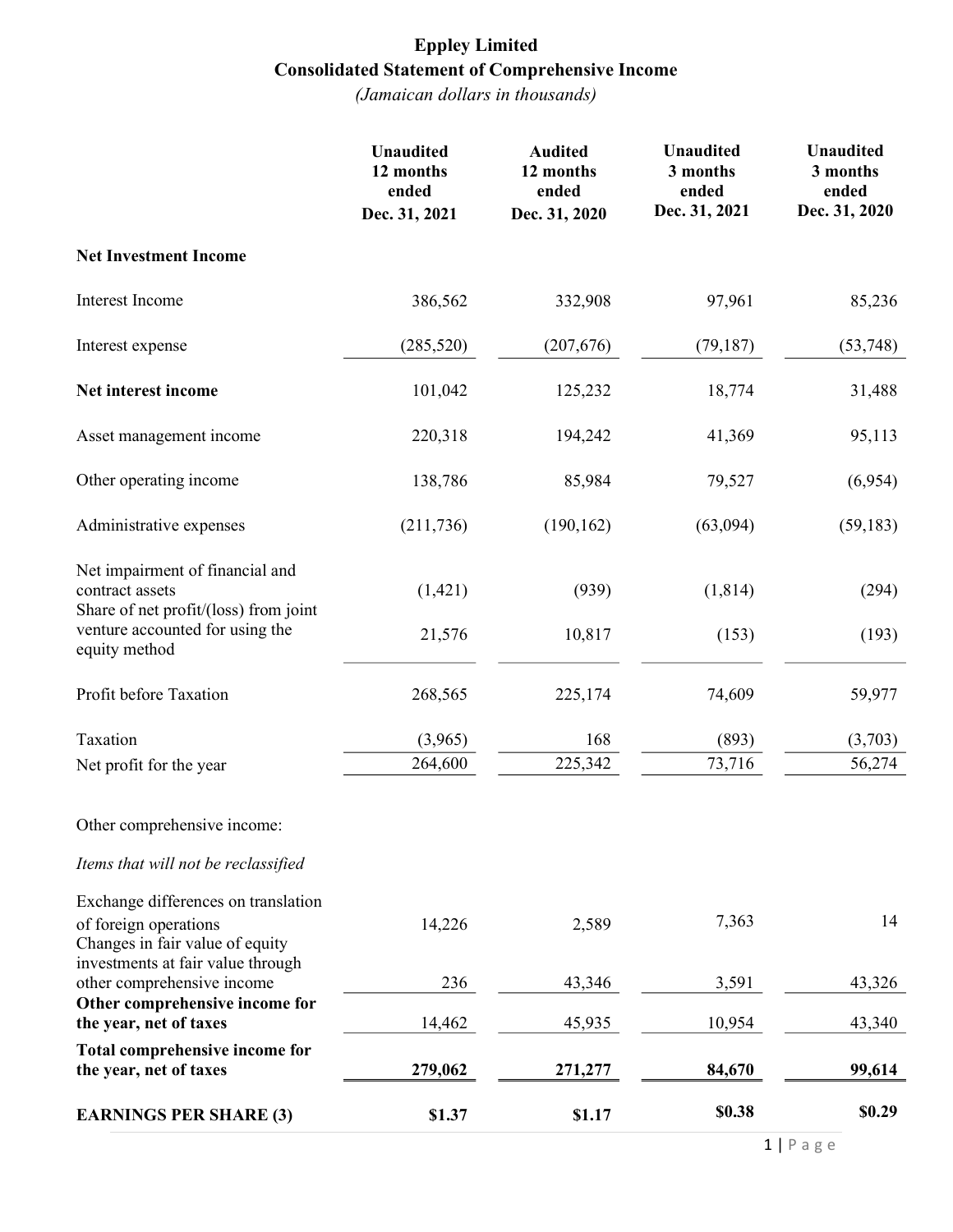# Eppley Limited Consolidated Statement of Financial Position

(Jamaican dollars in thousands)

|                                         | <b>Unaudited</b> | <b>Audited</b> |
|-----------------------------------------|------------------|----------------|
|                                         | Dec. 31, 2021    | Dec. 31, 2020  |
| <b>ASSETS</b>                           |                  |                |
| Cash and deposits                       | 606,517          | 680,589        |
| Taxation recoverable                    | 17,132           | 14,443         |
| Other receivables                       | 478,910          | 201,153        |
| Insurance premium financing receivables | 105,216          | 135,861        |
| Loans receivable                        | 1,417,597        | 1,452,154      |
| Lease receivables                       | 1,704,000        | 587,129        |
| Investment securities                   | 1,089,769        | 977,869        |
| Investment in joint ventures            | 79,917           | 58,331         |
| Deferred tax asset                      | 21,610           | 15,251         |
| Right-of-use-asset                      | 1,354            | 1,069          |
| Property, plant and equipment           | 9,898            | 17,433         |
|                                         | 5,531,920        | 4,141,282      |
| <b>LIABILITIES</b>                      |                  |                |
| Due to related parties                  | 1,653            | 1,653          |
| Taxation payable                        | 3,930            | 5,010          |
| Deferred tax liability                  | 4,188            |                |
| Borrowings                              | 4,129,436        | 2,916,890      |
| Lease liability                         | 1,374            | 1,069          |
| Other liabilities                       | 289,506          | 212,661        |
|                                         | 4,430,087        | 3,137,283      |
| <b>SHAREHOLDERS' EQUITY</b>             |                  |                |
| Share capital                           | 492,343          | 492,343        |
| Other reserves                          | 16,118           | 1,892          |
| Fair value reserves                     | 60,347           | 60,111         |
| Retained earnings                       | 533,025          | 449,653        |
|                                         | 1,101,833        | 1,003,999      |
|                                         | 5,531,920        | 4,141,282      |

Approved by the Board of Directors on February 14, 2022 and signed on its behalf by:

 $\overline{M}$ 

Paul. B. Scott Chairman

 $\sim$ 

Nicholas A. Scott Vice Chairman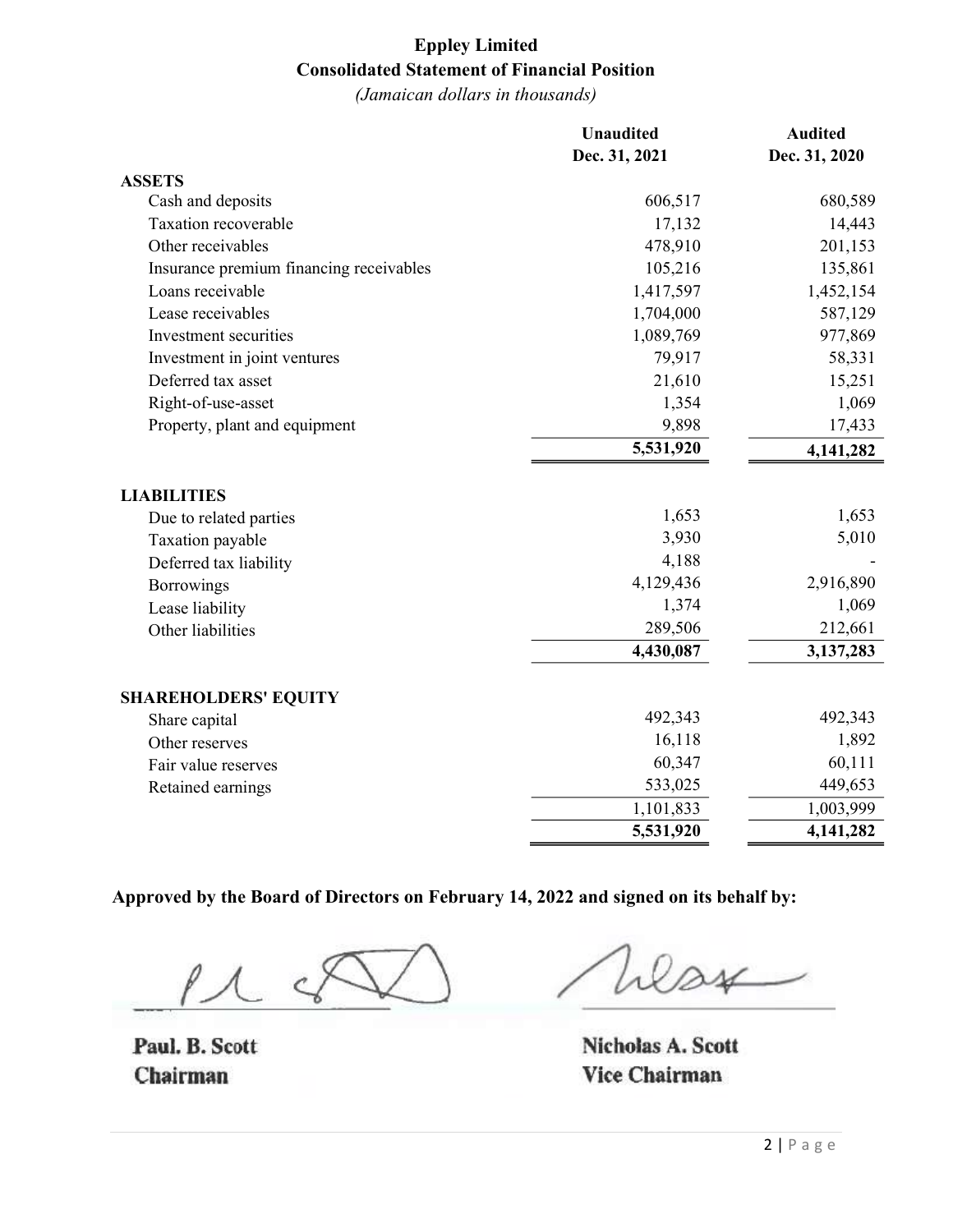# Eppley Limited Consolidated Statement of Changes in Equity

|                                         | <b>Share</b> | <b>Fair value</b> | Other           | <b>Retained</b> |              |
|-----------------------------------------|--------------|-------------------|-----------------|-----------------|--------------|
|                                         | Capital      | <b>Reserves</b>   | <b>Reserves</b> | Earnings        | <b>Total</b> |
| <b>Balance as at 1 January 2020</b>     | 492,343      | 16,765            | (697)           | 355,497         | 863,908      |
| Net Profit for the year                 |              |                   |                 | 225,342         | 225,342      |
| Other comprehensive income for the year |              | 43,346            | 2,589           |                 | 45,935       |
| Total comprehensive income for the year |              | 43,346            | 2,589           | 225,342         | 271,277      |
| Dividends                               |              |                   |                 | (131, 186)      | (131, 186)   |
| <b>Balance as at 31 December 2020</b>   | 492,343      | 60,111            | 1,892           | 449,653         | 1,003,999    |
| <b>Balance as at 1 January 2021</b>     | 492,343      | 60,111            | 1,892           | 449,653         | 1,003,999    |
| Net Profit for the year                 |              |                   |                 | 264,600         | 264,600      |
| Other comprehensive income for the year |              | 236               | 14,226          |                 | 14,462       |
| Total comprehensive income for the year |              | 236               | 14,226          | 264,600         | 279,062      |
| Dividends                               |              |                   |                 | (181, 228)      | (181, 228)   |
| <b>Balance as at 31 December 2021</b>   | 492,343      | 60,347            | 16,118          | 533,025         | 1,101,833    |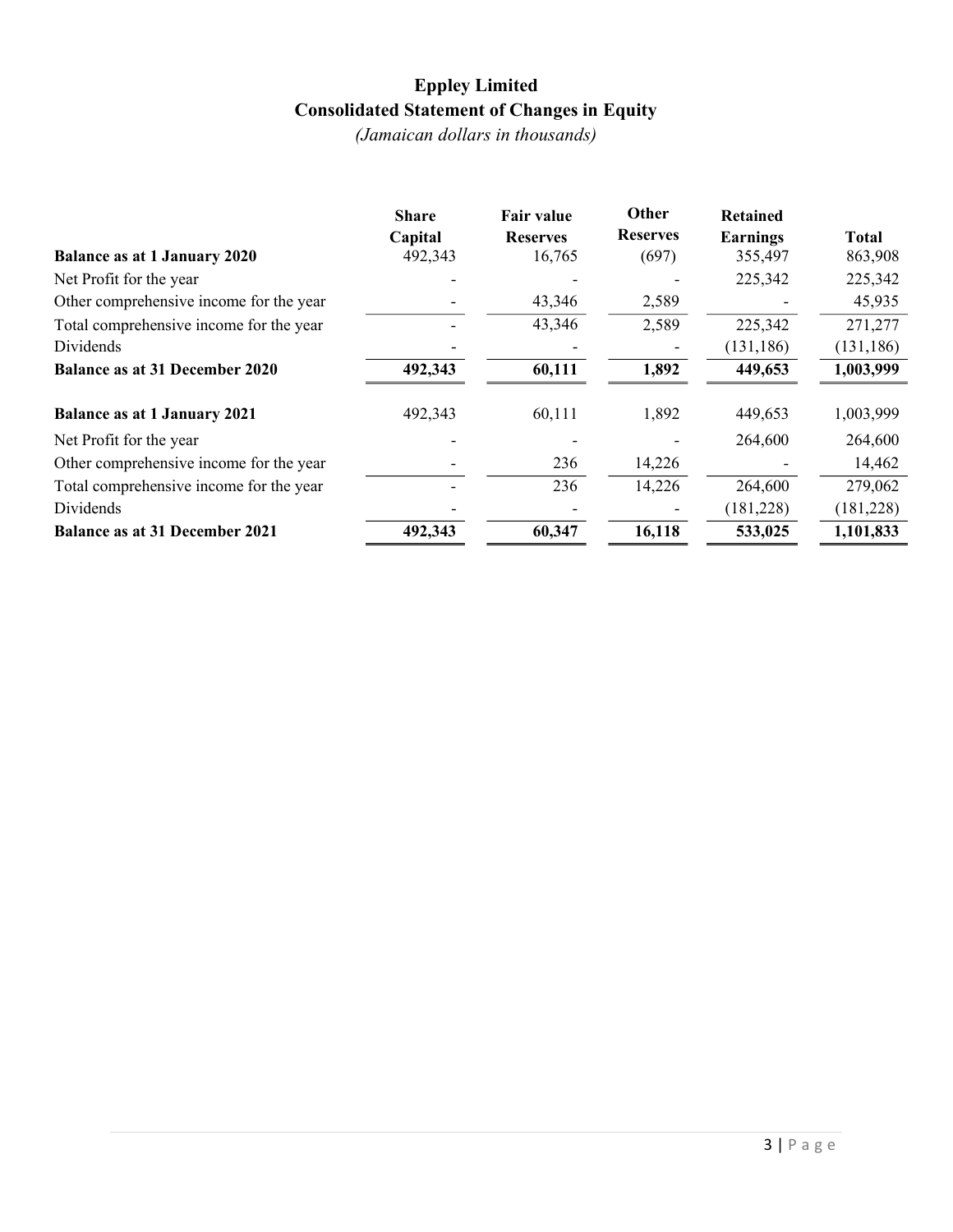## Eppley Limited Consolidated Statement of Cash Flows

|                                                         | <b>Unaudited</b> | <b>Audited</b> |
|---------------------------------------------------------|------------------|----------------|
|                                                         | 12 months        | 12 months      |
|                                                         | ended            | ended          |
|                                                         | Dec. 31, 2021    | Dec. 31, 2020  |
| <b>Cash Flows from Operating Activities</b>             |                  |                |
| Net profit for the year                                 | 264,600          | 225,342        |
| Adjustments for items not affecting cash:               |                  |                |
| Depreciation                                            | 8,449            | 8,167          |
| Amortisation                                            | 5,191            | 3,968          |
| Interest income                                         | (386, 562)       | (332,908)      |
| Dividend income                                         | (34,228)         | (2,660)        |
| Interest expense                                        | 285,520          | 207,676        |
| Unrealised loss on investment securities                | 6,441            | 11,171         |
| Expected credit loss                                    | 1,421            | 939            |
| Gain on disposal of property, plant and equipment       |                  | (1,373)        |
| Exchange gains on foreign currency denominated balances | (76,325)         | (55, 560)      |
| Share of profits from joint venture                     | (21, 576)        | (10, 817)      |
| Taxation                                                | 3,965            | (168)          |
|                                                         | 56,896           | 53,777         |
| Changes in non-cash working capital components:         |                  |                |
| Other receivables                                       | (324, 849)       | (81, 389)      |
| Insurance premium financing receivables                 | 33,473           | 21,837         |
| Loans receivable                                        | 103,103          | 148,878        |
| Lease receivables                                       | (1, 116, 173)    | (83, 866)      |
| Interest received                                       | 387,384          | 329,329        |
| Dividend received                                       | 34,228           | 2,660          |
| Other liabilities                                       | 67,467           | 35,934         |
|                                                         | (758, 471)       | 427,160        |
| Tax withheld at source                                  | (2,689)          | (2,157)        |
| Tax paid                                                | (7, 597)         | (2,733)        |
| Interest paid                                           | (248, 049)       | (188, 651)     |
| Net cash (used in)/provided by operating activities     | (1,016,806)      | 233,619        |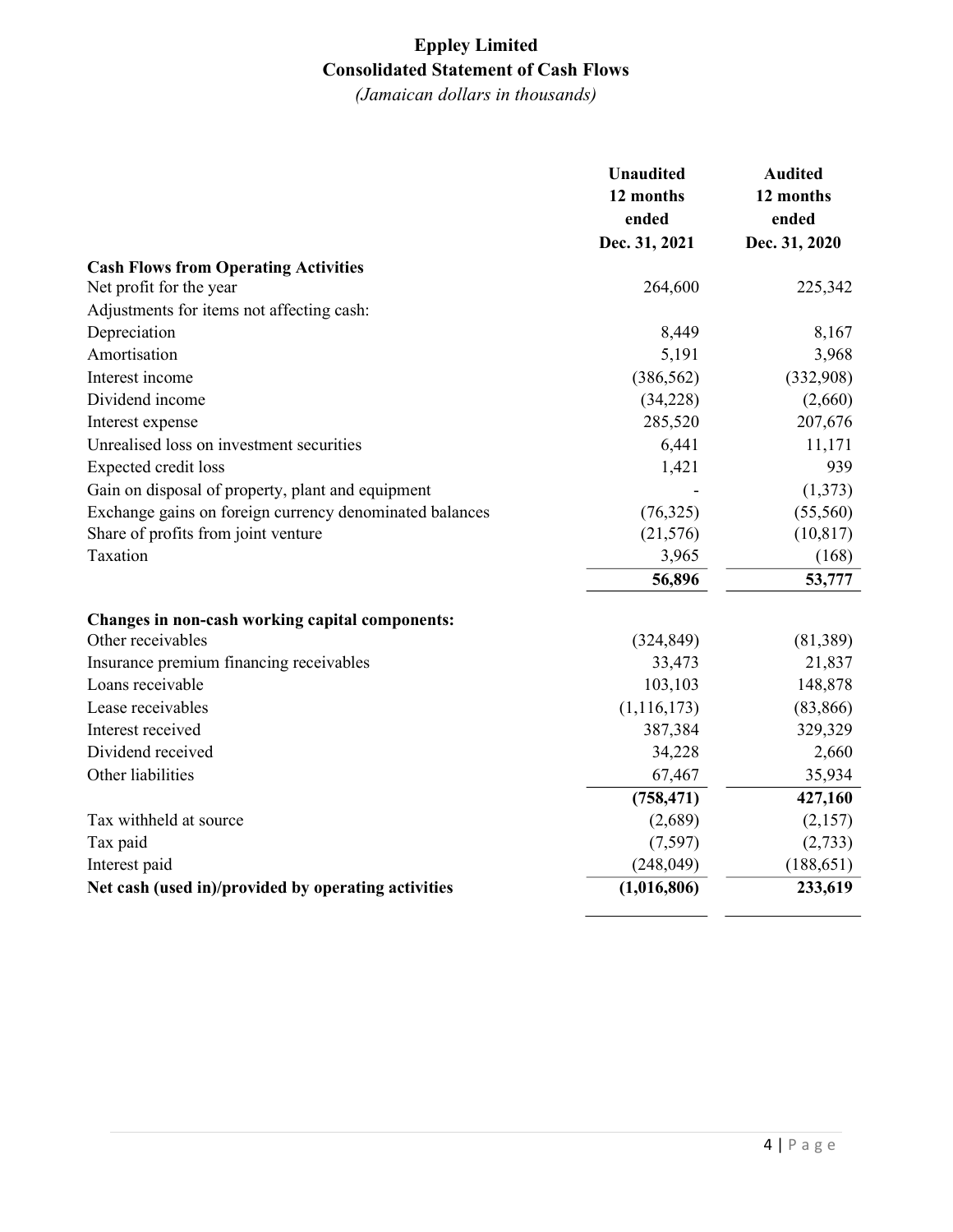# Eppley Limited Consolidated Statement of Cash Flows (Cont'd)

|                                                            | <b>Unaudited</b><br>12 months ended | <b>Audited</b><br>12 months<br>ended |
|------------------------------------------------------------|-------------------------------------|--------------------------------------|
|                                                            | Dec. 31, 2021                       | Dec. 31, 2020                        |
| <b>Cash Flows from Investing Activities</b>                |                                     |                                      |
| Acquisition of investments                                 | (42, 126)                           |                                      |
| Proceeds from sale of investments                          |                                     | 86,575                               |
| Proceeds from sale of property, plant and equipment        |                                     | 1,373                                |
| Additions to property, plant and equipment                 | (914)                               | (13,664)                             |
| Net cash (used in)/provided by investing activities        | (43, 040)                           | 74,284                               |
| <b>Cash Flows from Financing Activities</b>                |                                     |                                      |
| Dividend paid                                              | (181,228)                           | (131, 186)                           |
| Lease liability repaid                                     | (5,191)                             | (4,337)                              |
| Loans received                                             | 2,626,138                           | 572,484                              |
| Loans repaid                                               | (1,518,373)                         | (540, 269)                           |
| Net cash provided by/(used in)financing activities         | 921,346                             | (103, 308)                           |
| (Decrease)/Increase in net cash balance                    | (138,500)                           | 204,595                              |
| Effects of foreign exchange rates changes on cash and cash |                                     |                                      |
| equivalents                                                | 63,607                              | 12,432                               |
| Cash and cash equivalents at beginning of year             | 680,364                             | 463,337                              |
|                                                            | 605,471                             | 680,364                              |
| CASH AND CASH EQUIVALENTS AT END OF YEAR                   |                                     |                                      |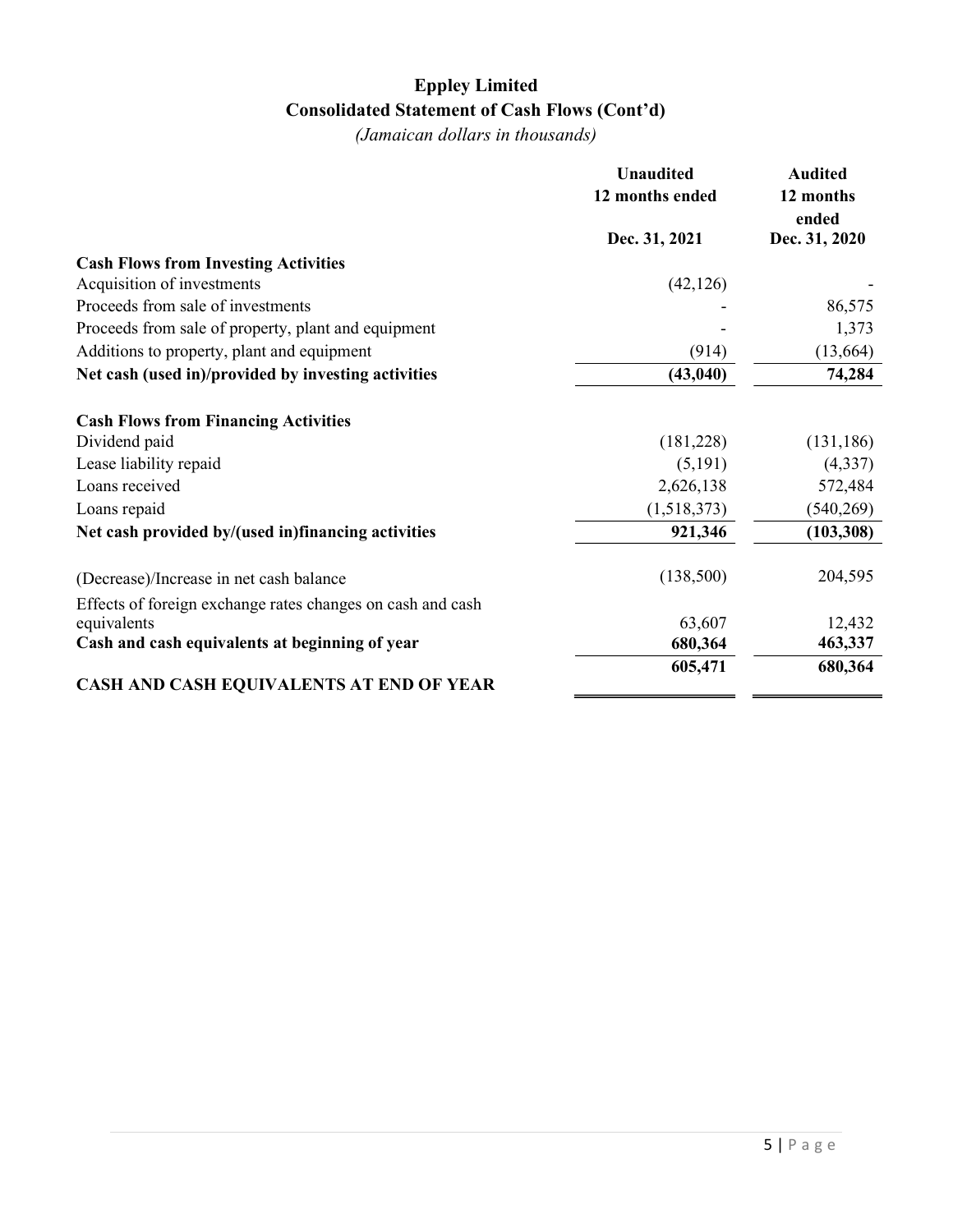#### Ten Largest Shareholders

(at December 31, 2021)

| Stony Hill Capital Limited               | 48,097,800   |
|------------------------------------------|--------------|
| ATL Group Pension Fund Trustees Nom Ltd. | 38,428,635   |
| Caribprop Limited                        | 27,500,000   |
| Perseverance Limited                     | 23, 353, 134 |
| Coldharbour Partners Inc.                | 11,599,674   |
| Curmudgeon Limited                       | 8,284,000    |
| Michael Subratie                         | 8,243,606    |
| Caona Investments Limited                | 6,076,923    |
| Ravers Limited                           | 6,000,000    |
| FirstCaribbean Int'l Sec. Ltd A/C B.U.T  | 1,154,190    |

## Shareholdings of Directors

(at December 31, 2021)

|                         | Direct  | Connected  |
|-------------------------|---------|------------|
| Alexander Melville      |         |            |
| <b>Byron Thompson</b>   | 483,750 |            |
| Jennifer Scott          |         | 23,786,884 |
| Keith Collister         |         | 38,428,635 |
| Maxim Rochester         | 956,850 |            |
| Melanie Subratie        |         | 62,855,079 |
| Nicholas Scott          |         | 20,320,424 |
| P.B. Scott              |         | 99,387,684 |
| <b>Sharon Donaldson</b> | 868,074 | 2,155,208  |

## Shareholdings of Executives

(at December 31, 2021)

|                  | Direct    | Connected <sup>*</sup> |
|------------------|-----------|------------------------|
| Jacquelin Watson | 1,024,650 | $\sim$                 |
| Justin Nam       | 851,420   | $\sim$                 |

<sup>\*</sup> Includes connections by virtue of directorships and other affiliations in addition to indirect shareholdings.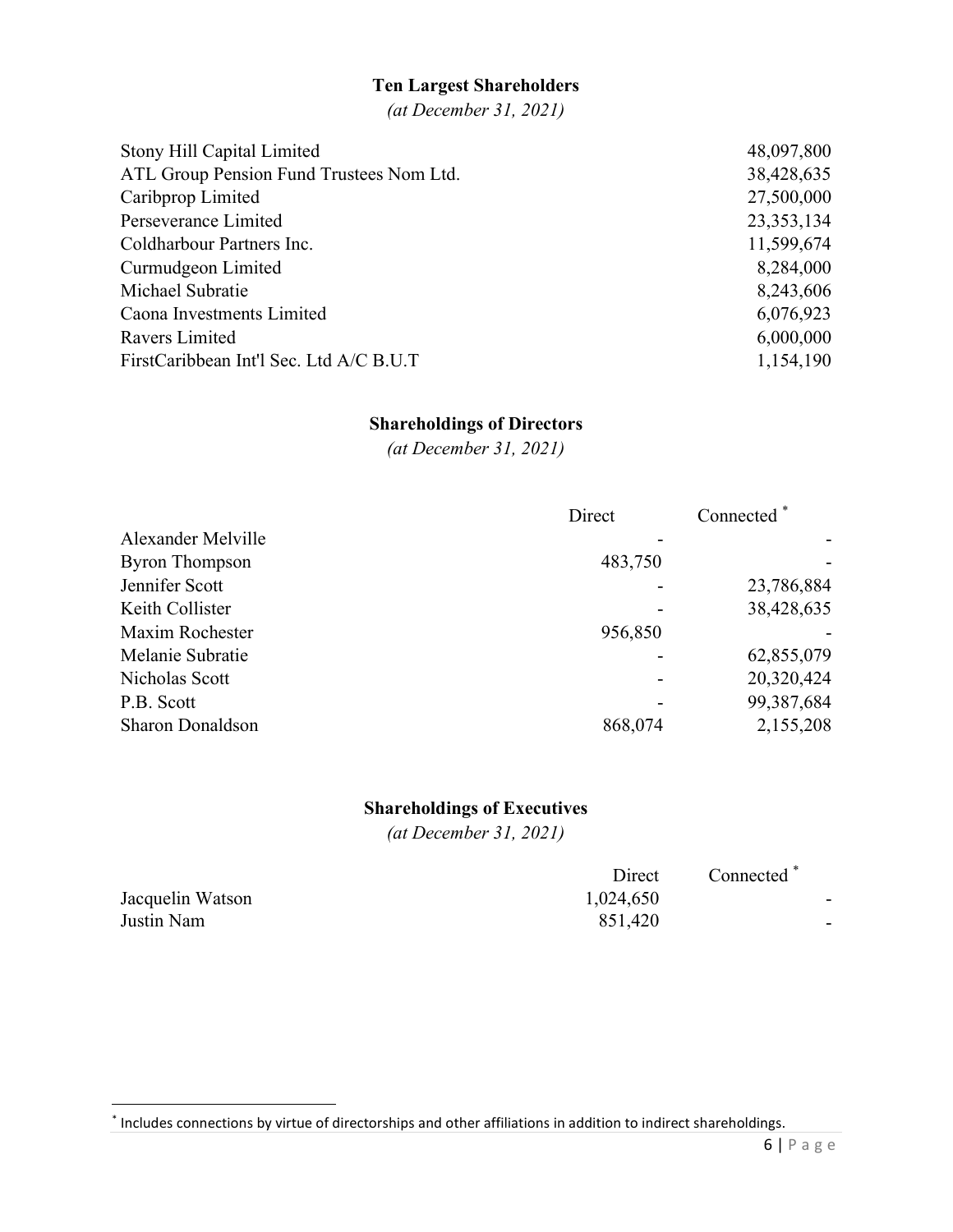### 1. Identification and Activities

Eppley Limited is a limited liability company incorporated and domiciled in Jamaica. The company is listed on the Main Market of the Jamaica Stock Exchange. The registered office of the company is located at 58 Half Way Tree Road, Kingston 10.

The principal activity of the company is investing in credit products including insurance premium financing, lease and loan financing and providing asset management services.

### 2. Statement of Compliance and Basis of Preparation

These unaudited interim financial statements have been prepared in accordance and comply with International Financial Reporting Standards (IFRS) and their interpretations issued by the International Accounting Standards Board (IASB), and the relevant provisions of the Companies Act.

The interim financial statements have been prepared under the historical cost convention as modified by the revaluation of certain financial assets carried at fair value.

The accounting policies and method of computation are consistent with the audited financial statements for year ended December 31, 2020. These financial statements are expressed in Jamaican dollars which is the currency of the primary economic environment in which the company operates.

### 3. Earnings Per Share

|                                                         | <b>Unaudited</b><br>12 months<br>Dec. 31, 2021 | <b>Audited</b><br>12 months<br>Dec. 31, 2020 | <b>Unaudited</b><br>3 months<br>Dec. 31, 2021 | <b>Unaudited</b><br>3 months<br>Dec. 31, 2020 |
|---------------------------------------------------------|------------------------------------------------|----------------------------------------------|-----------------------------------------------|-----------------------------------------------|
| Net profit attributable to shareholders<br>$(\$'000)$   | 264,600                                        | 225,342                                      | 73,716                                        | 56,274                                        |
| Weighted average number of shares<br>outstanding ('000) | 192,468                                        | 192,468                                      | 192,468                                       | 192,468                                       |
| Earnings per share (\$)                                 | 1.37                                           | 1.17                                         | 0.38                                          | 0.29                                          |